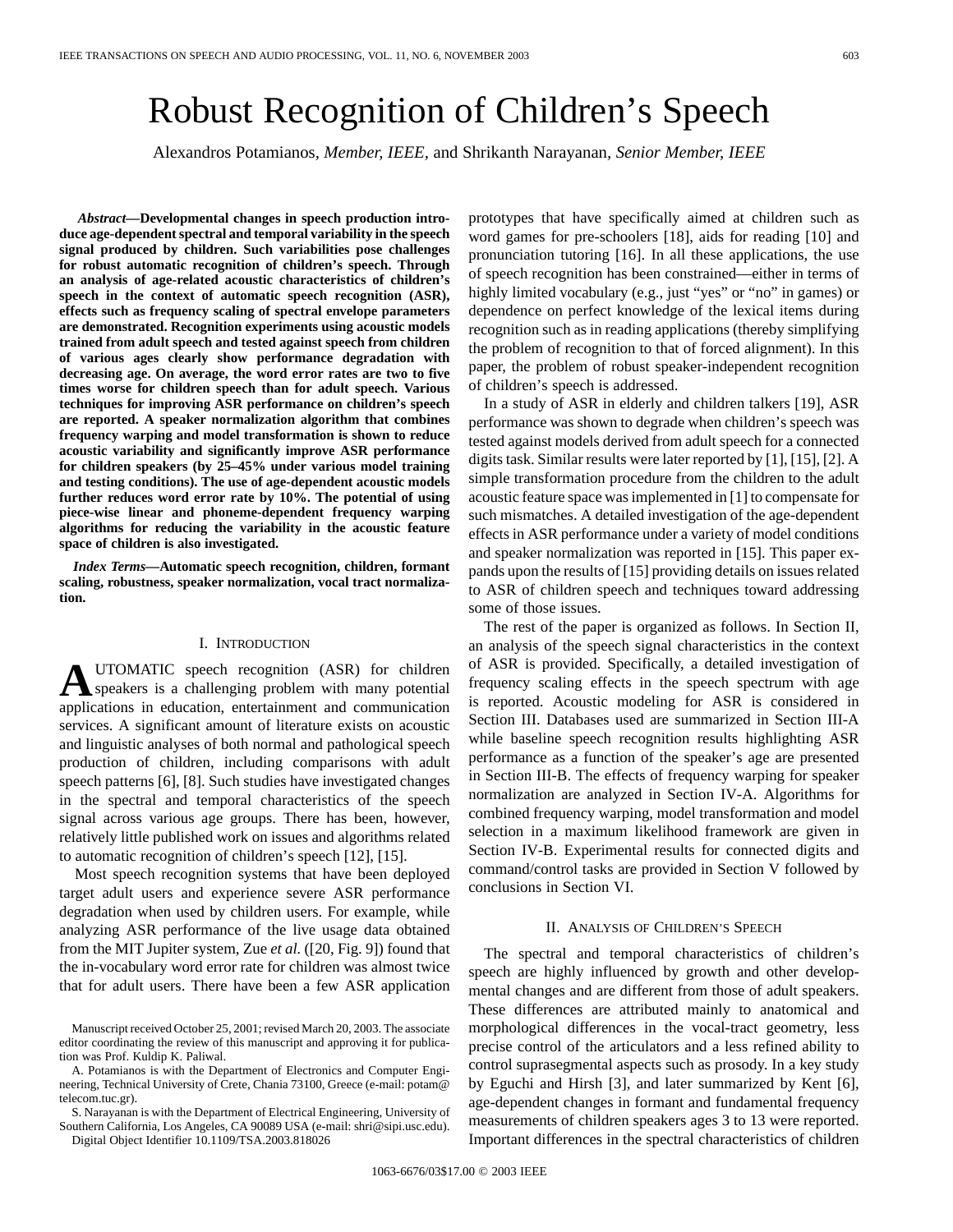

Fig. 1. Changes in F1–F2 vowel space as a function of age. The vowel space boundaries are marked by average formant frequency values for the four point vowels /AA, IY, UW, AE/ for the age groups: 7, 10, 13, 15, and adults. (b) Scaling factor variation in first three formant frequencies with respect to age for vowels of male and female children. Scaling was with respect to average values for adult males.

voices when compared to those of adults include higher fundamental and formant frequencies, and greater spectral *variability* [3], [6], [8]. Parametric models for transforming vowel formant frequency of children speakers to the adult speaker space (vowel formant frequency normalization) have also been considered, for example in [4], [8]. Similarly, a detailed comparison of temporal features and speech segment durations for children and adult speakers can be found in [6], [8], [17]. Again, distinct age-related differences were found: On average, the speaking rate of children is slower than that of adults. Further, children speakers display higher variability in speaking rate, vocal effort, and degree of spontaneity.

Most of the early acoustic studies were somewhat limited in terms of the size of the databases analyzed, especially in terms of the number of subjects. Furthermore, enabling ASR was not among the major goals of these early studies. In a related study by the authors, variations in the temporal and spectral parameters of children's speech were investigated using a comprehensive speech data corpus (23 454 utterances) obtained from 436 children ages between 5 and 18 years and 56 adults [8]. In the next section, key findings from that study that are relevant to automatic speech recognition, including results on formant scaling, are summarized.

## *A. Age-Dependencies in Speech Acoustic Characteristics*

To obtain insights into age-dependent behavior in the magnitude and variance of the acoustic parameters, measurements of spectral and temporal parameters were made through a detailed analysis of the American English vowels [8]. Results showed a systematic decrease in the values of the mean and variance of the acoustic correlates such as formants, pitch and duration with age, with their values reaching adult ranges around 13 or 14 years. A specific result that is relevant for ASR is the scaling behavior of formant frequencies with respect to age. As can be seen from Fig. 1(a), the vowel space (quadrilateral boundaries marked by the four-point vowels /AA, IY, UW, AW/ in the F2-F1

plane plotted in mel frequency scale) changes with increasing age in an almost linear fashion. The movement of the vowel quadrilateral is in the direction toward smaller F2-F1 values with increasing age corresponding to the lengthening of the vocal tract associated with growth. Also, it can be noticed that the vowel space becomes more compact with increasing age indicating a decreasing trend in the dynamic range of the formant values. A more detailed account of the scaling behavior can be obtained by plotting the variation in the formant scaling factors (calculated as a ratio of average formant frequency values for a specific age group to the corresponding values for adult males). The plots in Fig. 1(b) show a distinct and an almost linear scaling of each of the first three formant frequencies with age. The scaling trend for females and males diverges significantly after puberty suggesting underlying differences in their anatomical growth patterns. Moreover, the first three formants scale more uniformly for males. Formant frequencies of females, on the other hand, show a more nonlinear scaling trend for the various formants especially after puberty.

The intra-speaker variability (i.e., within subjects) was larger for young children, especially for those under 10 years. Fig. 2 shows a decreasing trend in intra-subject variability with age in terms of cepstral distance measures of variability both within a token and across two repetitions. It is generally believed that both the acoustics and linguistic correlates of children speech are more variable than those of adults. For example, the area of the F1-F2 formant ellipses was larger for children than for adults for most vowels [3]. Children speech also contains more disfluencies and extraneous speech especially in human-machine interactions [18]; such results are however highly dependent on how the data were collected (read speech versus spontaneous speech). Some insights regarding the acoustic characteristics of children's spontaneous speech can be obtained from the results of another related study [11]. The analysis is based on data obtained from a Wizard of Oz spoken dialog experiment using 160 children playing a voice-activated computer computer game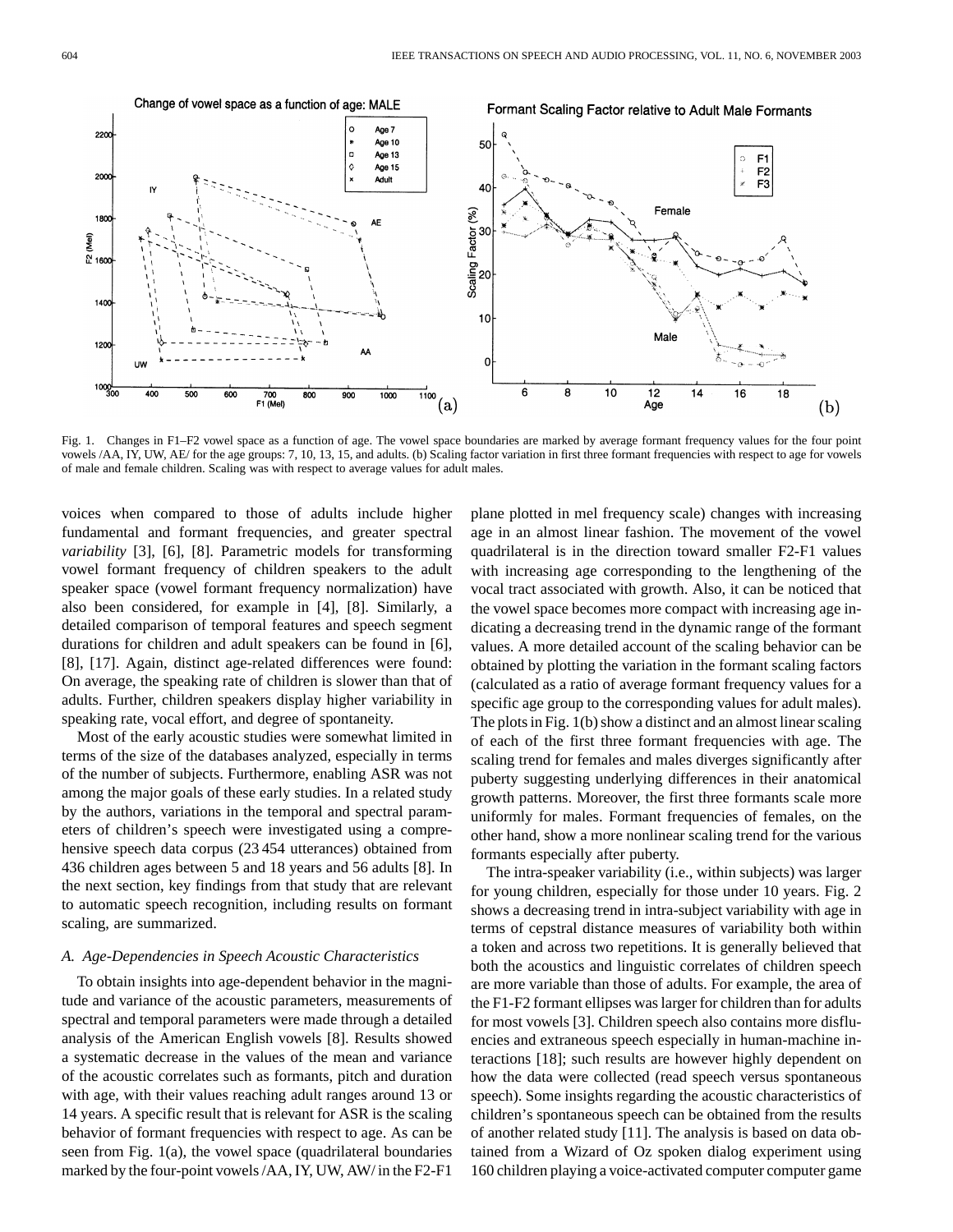

Fig. 2. Intra-speaker variability as a function of age. (a) Mean cepstral distance between the two repetitions of the same vowels and (b) mean cepstral distance between the first—and second—half segments within the same vowel realization.

(a total of 22 000 utterances from 7–14 year olds were used for the following analysis). The average sentence duration was about 10% longer for younger children. As a result, the speaking rate for the 11–14 year-olds was about 10% higher than for the younger group which is in agreement with the results on read speech [8]. An important aspect of spontaneous speech is the prevalence of disfluencies. Disfluencies and hesitations in the speech data were analyzed as a function of age and gender. Mispronounciations, false-starts, (excessive) breath noise and filled pauses (e.g., um, uh) were manually labeled for a subset of the data (22 422 utterances). About 2% of the labeled utterances contained false-starts and 2% contained (obvious) mispronounciations. Breathing and filled pauses were found in 4% and 8% of the utterances, respectively. While no gender dependency was found for any of the disfluency measures, there was a distinct age dependency. The frequency of mispronounciations was almost twice as high for the younger (8–10 years) age group than for the older group (11–14 years). Breathing noises occurred 60% more often for younger children. Surprisingly, this trend was reversed for filled pauses which occurred almost twice as often for the 11–14 age group.

## *B. Implications to ASR*

There are several implications that the acoustic characteristics of children's speech discussed above have on automatic speech recognition. First, the age-dependent scaling in formant frequencies introduces variability in the spectral features across age groups. As a result, if a model for ASR is based on data pertaining to a certain age-group and tested against data belonging to other age groups, the mismatch between the model and data results in performance degradation. If the scaling factor relation between the reference data and new data were known then, in principle, one could re-scale the spectral features to reduce any mismatch. Various issues in implementing frequency warping for model normalization are investigated in Section IV-A. In ASR, scaling factors between reference and test data are often not known *a priori* and have to be estimated from data during recognition. In this work, a maximum likelihood approach for parametric speaker normalization is adopted as described in Section IV-B.

A second major challenge in acoustic modeling for ASR is the spectral and temporal variability in children's speech. Increased variability in formant values results in greater overlap among phonemic classes for children than for adult speakers, and makes the classification problem inherently more difficult. Further, the range of values for most acoustic parameters is much larger for children than for adults. For example, five-year old children have formant values up to 50% higher than male adults [8]. The difficulty for spectral-feature based pattern classification due to increased dynamic range of acoustic parameters is illustrated in the F1–F2 formant space shown in Fig. 3 for various vowels spoken by adult and children. The sizes of the phonemic classes (represented by the area of the ellipses in the F1–F2 plot) for children speakers is much larger than for adults, which results in significant overlap among classes. The combination of a large acoustic parameter range and increased acoustic variability can seriously degrade ASR performance. In Section IV, speaker normalization procedures and age-dependent acoustic modeling are used to reduce variability and increase resolution between classes.

Third, there are certain fundamental limitations on feature extraction from the speech of young children. The main goal of the ASR feature extraction stage is to decompose the speaker-dependent information (e.g., fundamental frequency F0) from the phoneme-dependent information (e.g., formant frequencies) and retain the latter. This task is more difficult for children voices because the fundamental frequency and the formant bandwidths are of comparable magnitude. As a result, speaker dependent information exists in the feature vectors derived from children speech which, in turn, results in degradation of the classification performance. Another factor is the effect of finite spectral bandwidth. For example, in telephone speech, a large spectral chunk containing the high-frequency formants is lost due to band-limiting. As a result, the acoustic information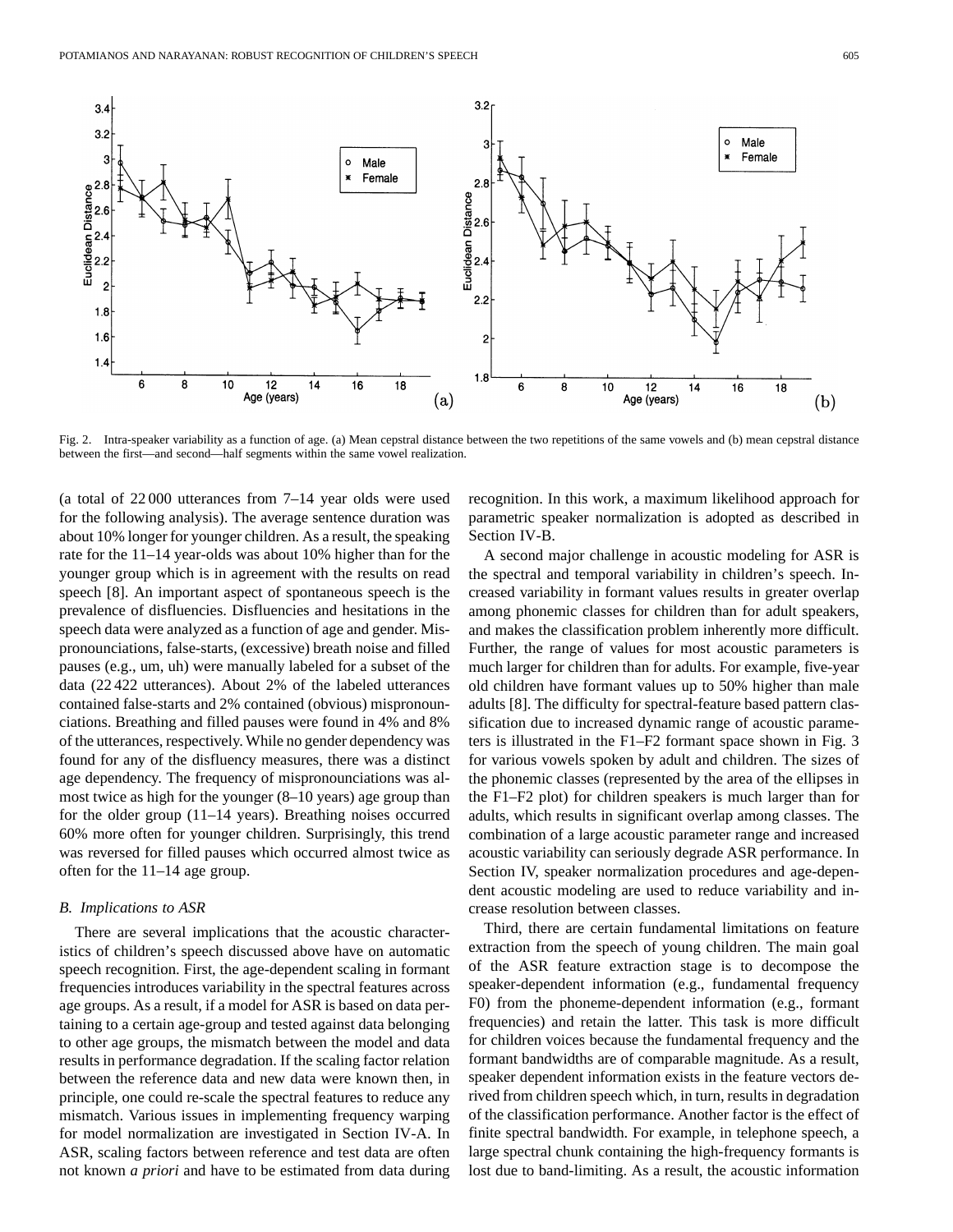

Fig. 3. (a)–(b) Comparison of formant data of children (ages 10 through 12) and adults: data from Lee *et al.* [8], Hillenbrand *et al.* [5], Peterson and Barney [12].

available in the telephone channel bandwidth is less for children than for adult speakers, e.g., typically only 2–3 formants exist in the 0.3–3.2 kHz range for children speech compared to 3–4 for adults. Thus, the sparse sampling of the spectrum (due to high F0 values) and relatively few formants in the given bandwidth (due to high formant values) in children's speech pose fundamental limitations on the amount of phoneme-dependent information available at the ASR front-end. In this work we do not explicitly investigate the effects of different bandwidths and signal parameterization on ASR. Instead, we treat these as yet another source of mismatch and attempt to address them through combined speaker normalization and adaptation during acoustic modeling for ASR (Section IV-B).

Finally, we consider issues in ASR for children that relate to the effects of spontaneity and linguistic variability in children's speech (e.g., disfluencies and extraneous "out of domain" speech). Although disfluencies and hesitation phenomena occur more frequently in children than in adults, our experiments showed that ASR performance does not suffer significantly due to these effects, hence requiring no special acoustic modeling strategies other than the commonly used garbage models in ASR. As for the effects of linguistic variability, they are better handled at the language modeling and dialog interaction levels, topics that are outside the scope of this paper. The main focus of the rest of the paper is on acoustic modeling and experiments related to robust ASR of children's speech.

## III. ACOUSTIC MODELING FOR ASR

As discussed in the previous section, the acoustic characteristics of children change rapidly as a function of age and are different from those of adults. Further, the intra-speaker acoustic variability is much higher for younger children than for teenagers and adults. Thus, it is expected that automatic speech recognition performance to decrease as a function of age especially if the reference models are based on adult speakers. In this section, details of experiments to determine ASR performance as a function of speaker's age are described. For this purpose continuous hidden Markov models (HMMs) were trained using utterances from adult and children speakers with data collected over the public switched telephone network.

TABLE I TRAINING, TESTING, AND ANALYSIS DATABASES

| <b>Name</b>     | $S$ peaker  | Content   | No. of   | No. of  |
|-----------------|-------------|-----------|----------|---------|
|                 | Population  |           | speakers | strings |
| <b>TRAINING</b> |             |           |          |         |
| DgtI            | Adults      | digits    | 3026     | 4781    |
| DgtII           | 10-17 yrs.  | digits    | 1234     | 5767    |
| SubwI           | Adults      | phrases   | 242      | 12144   |
| SubwII          | 10-17 yrs.  | phrases   | 1234     | 14267   |
| <b>TESTING</b>  |             |           |          |         |
| DgtIII          | $6-17$ yrs. | digits    | 501      | 2656    |
| CommI           | $6-17$ yrs. | commands  | 501      | 3554    |
| CommonII        | 10-17 yrs.  | commands  | 1234     | 7436    |
| <b>ANALYSIS</b> |             |           |          |         |
| MicI            | 5-18 yrs.   | phonemes  | 436      | 13080   |
| MicII           | 5-18 yrs.   | sentences | 436      | 4360    |

# *A. Databases*

Several databases were collected to enable the experiments described in this paper. A summary of the databases used for training and testing the acoustic models, and for speech analysis purposes is provided in Table I. The databases allowed experimentation with both connected digit and subword-based speech recognition tasks. Prior to the data collection, children were provided with instructions through their parents, along with the speech material to be read (digit strings of length 1, 3, 4, 7, or 11 digits, phonetically balanced sentences, and a list of short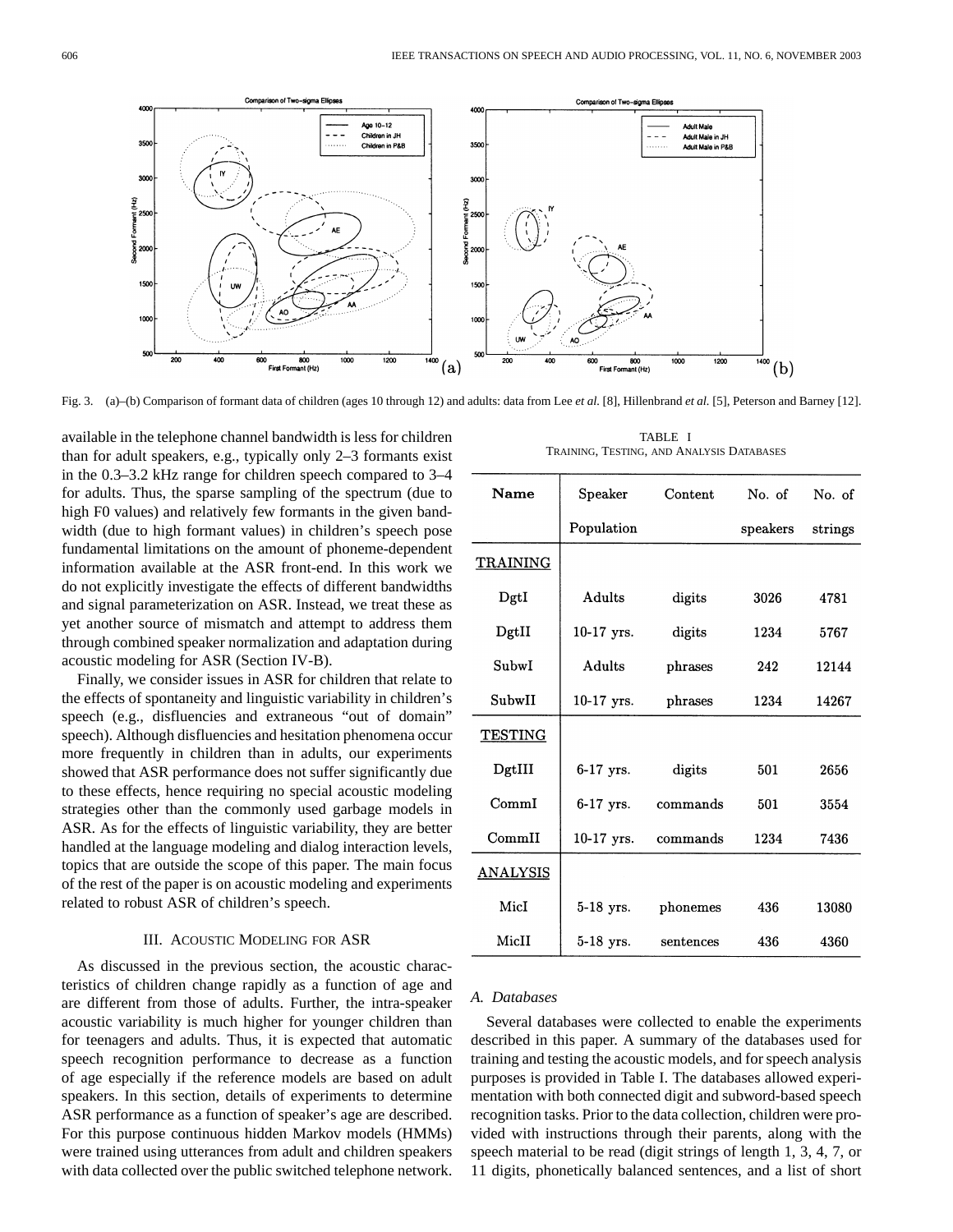

Fig. 4. Word recognition rate as a function of age and gender using acoustic models trained from (a) adult and (b) children speakers.

command and control words), for calling a toll-free number to do the recordings. A simple touch-tone interface was devised to automate the data collection. The data were manually verified for transcription accuracy.

In addition, the database used for speech analysis in Section II (referred to as MicI and MicII in Table I) was used to investigate issues in frequency warping since it provided a well balanced corpus of the phonemes in American English [9]. The database was collected from 436 children of ages 5 through 18, and 56 adults. The speech material consisted of ten monophthongs and five diphthongs of American English vowels (embedded in a carrier word) and five phonetically balanced sentences, repeated twice by all subjects.

### *B. Baseline ASR Experiments*

To illustrate age-dependent effects on ASR performance, the baseline experiments focussed on a connected digit recognition task with acoustic models built using adult speech data and tested against children's speech (as will be shown later in Fig. 10, results for subword recognition were similar). Context-dependent whole-word hidden Markov digit models were built using 3 states with 6 Gaussian mixtures/state.

Fig. 4(a) and (b) show digit recognition rates for male and female speakers as a function of age for a connected digit recognition task based on corpus DgtIII. Separate HMMs—labeled "Adult HMM" and "Child. HMM"—were trained using utterances from adult corpus DgtI and children corpus DgtII. The results show, as expected, the error rates increase with decreasing age. The performance is especially poor for children younger than 10 years under both matched and (especially for) mismatched training and testing conditions: The error rate is approximately ten times higher for very young children than for adults. ASR performance reaches adult levels around 13 or 14 years of age, which is in agreement with the observation in [8] that by the age of 14, both the mean and variance of most acoustic characteristics have reached levels similar to that of adult speech. Overall recognition performance for children speakers is about four times worse than for adults. For mismatched training and testing conditions ("Adult HMM") word error rate is about two to three times higher than for matched conditions ("Child. HMM"). We also observed that a small improvement of 5–10% was achieved by using context-dependent (versus context-independent) model units, which is consistent with the observation in [8] that young children (ages 5–12) have not fully developed their co-articulation skills. In summary, the major reason for performance degradation for younger speakers is due to increased acoustic variability and the large range of acoustic parameters (as discussed in Section II). Next we present techniques aimed at reducing the mismatch and variability.

## IV. SPEAKER NORMALIZATION AND MODEL ADAPTATION

Most state-of-art ASR systems use front-end features extracted from the short-time average of the smooth spectral envelope such as LPCC or MFCC. In Section II, the age-dependent scaling effects in the speech spectral parameters were shown. For a given model condition (e.g., models trained from adult speech), such scaling effects imply spectral mismatches and in turn, degradation in ASR performance. In this section, we demonstrate that frequency warping can substantially decrease the average spectral difference between children and adult speech. First, we present a systematic analysis of frequency warping effects across speakers and phone types. The average scaling factors between children and adult speech are computed for all phonemes and it is shown that the inter-phoneme scaling factor variation is relatively small across vowels. We then present a maximum likelihood approach for combined frequency warping and spectral shaping.

## *A. Analysis of Frequency Warping in Children's Speech*

The high quality microphone speech database MicI [8], [9] was used for providing insights into the effects of frequency warping. For this analysis, a Euclidean cepstrum distance was defined to measure the similarity between two speech frames. Specifically, to determine the distance between two speech segments  $\vec{A}$  and  $\vec{B}$ : i) the logarithm of the spectral envelope was computed for each of the speech segments using a mel-spaced (24 filter) filterbank covering the frequency range from 200 Hz to 4 kHz the spectral envelope was normalized by subtracting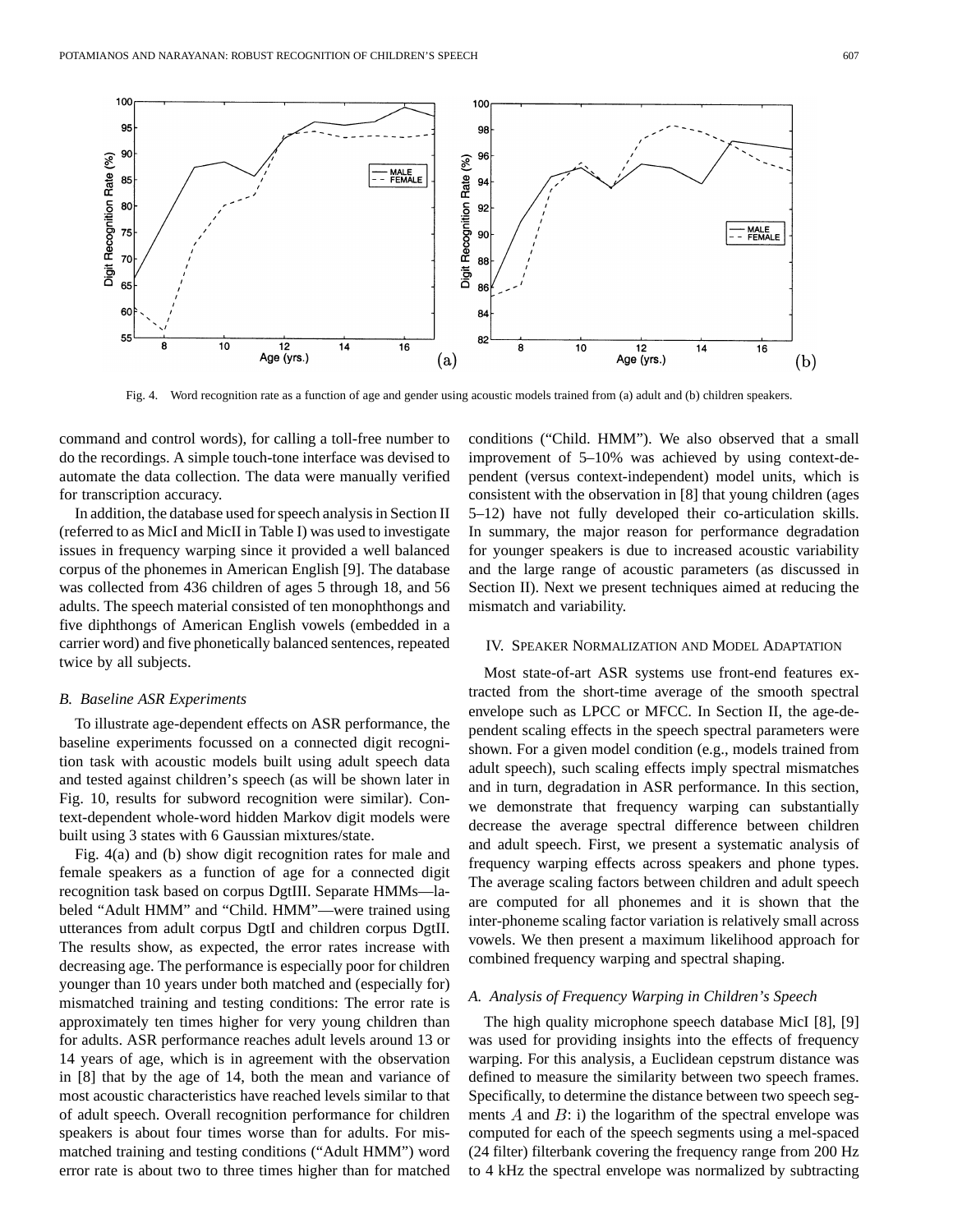

Fig. 5. (a)–(d) Average Euclidean cepstrum distance between male children speakers and male adult speakers before (o) and after (x) frequency warping for all ten monophthongal vowels. The optimal scaling factors were selected for each phoneme, speaker age, and gender. Averages for age groups 5–7 (a), 8–10 (b), 11–13 (c), and 14–16 (d) years are shown.

the corresponding average spectral log energy (zero mean), iii) the inverse cosine transform of the spectral envelope was computed, and iv) the Euclidean distance between the vectors of the first twelve inverse cosine (cepstrum) coefficients was calculated. The distance measure  $D$  is defined as

$$
D = \sum_{n=1}^{12} (c_n^A - c_n^B)^2
$$
 (1)

where  $c_n^A$  is the *n*th inverse cosine transform coefficient (or the *n*th cepstrum coefficient) for speech segment  $A$ . The distance measure  $D$  is proportional to the logarithm of the probability scores of an HMM-based classifier used for the recognition experiments in Section V, provided that the variances of all features and for all classes are assumed to be equal. The dynamic features (first and second cepstrum time discrete derivatives) are not incorporated in the distance metric since only the steady-state portion of the phonemes is considered. It should be pointed out that a measure such as Mahalanobis distance would provide a more accurate evaluation in terms of accounting for the different variances of different features. Nevertheless, the computationally simpler approach was found to be sufficient to provide the necessary insights on frequency warping.

*1) Linear Frequency Warping: Vowels:* We first investigate the effects of frequency warping at the phoneme level. We demonstrate a substantial reduction in the Euclidean cepstrum distance between the vowel segments of children and adult speech before and after linear frequency warping. Frequency warping is performed as follows: i) for each monophthongal vowel and for each age and gender group, the average spectral envelope is computed, ii) the optimal scaling factor is computed (for each vowel, speaker's age, and gender) so that the Euclidean cepstrum distance between the warped children spectral envelope and the corresponding adult reference spectral envelope is minimized; optimization is achieved by searching exhaustively in the interval of warping factors  $\alpha$  ranging from 0.7 to 1.15, where 1 corresponds to no warping, and iii) the average spectral envelope for each vowel, speaker's age, and gender is warped according to the optimal warping factor. Frequency warping is implemented by re-sampling the spectral envelope at linearly scaled frequency indices, i.e.,  $f_w = \alpha f$ .

In Fig.  $5(a)$ –(d), the Euclidean cepstrum distance between male children and male adult speakers is shown before and after frequency warping averaged over children ages (a) 5–7 years, (b) 8–10 years, (c) 11–13 years, and (d) 14–16 years. The distance between the average vowel spectral envelopes for children and adult speakers decreases approximately ten times when frequency warping is applied. The average distance (before warping) between children and adult speakers decreases rapidly as a function of age and becomes negligible for children over 14 years of age. The "after warping" distance follows a similar decreasing trend with increasing children's age which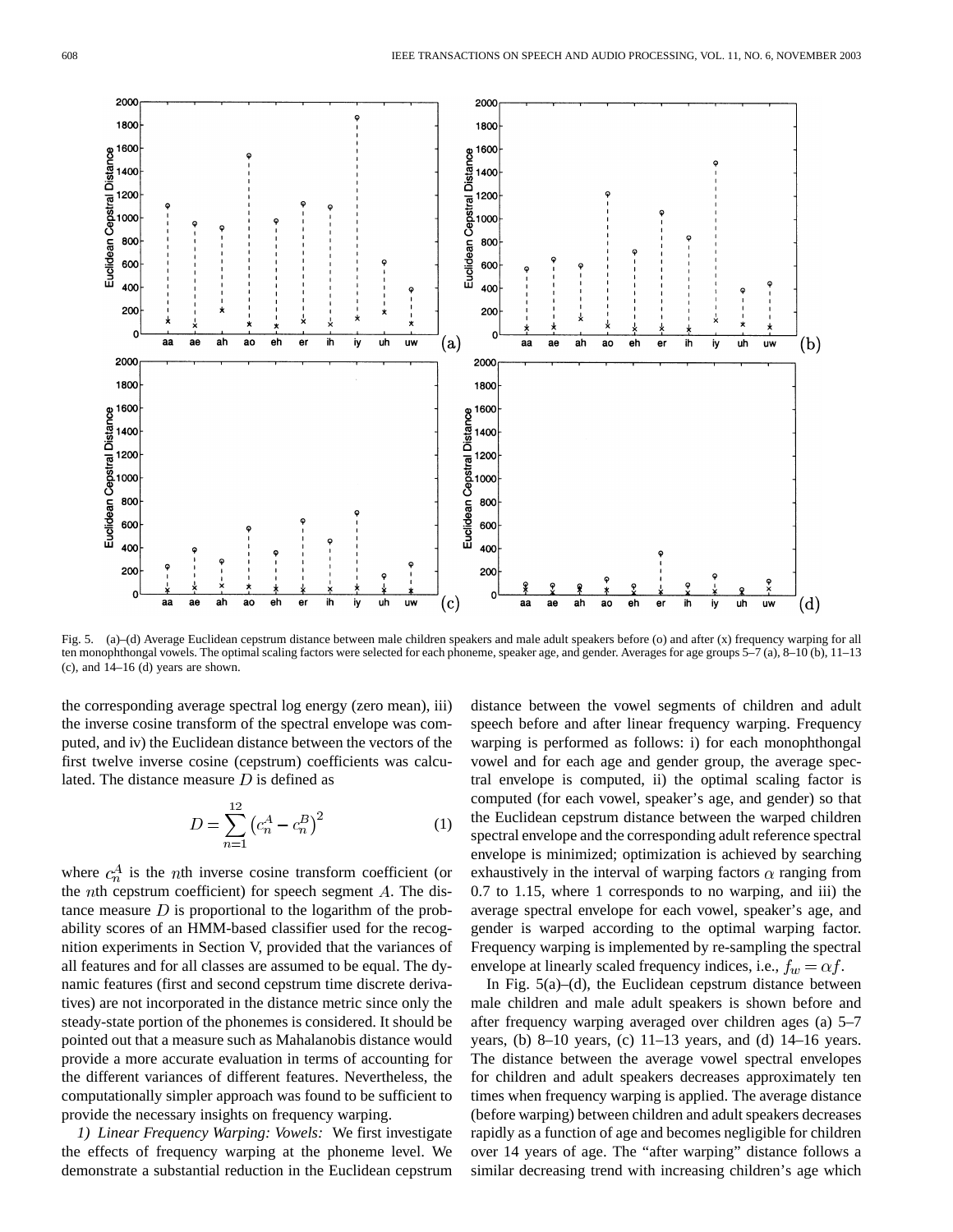

Fig. 6. (a), (b) Percent distance reduction due to frequency warping when *scaling factors and distance reduction are computed on an per utterance basis*. Mean and standard deviation of distance reduction (error bars) is displayed for age groups 5–7 (a) and 11–13 years (b).



Fig. 7. Optimal warping factors averaged over 10 monophtongal vowels as a function of age. Warping factors are computed by minimizing the Euclidean distance between the reference adult spectral envelope (corresponding to scale factor 1.00) and the warped average spectral envelope for each age and each vowel. Reference is adult male in (a) and adult female in (b). Note that the y-axis scales in (a) and (b) are different.

suggests that linear frequency warping is useful but only a first step toward reducing the acoustic mismatch between children and adult speakers. In Fig. 6(a), (b) the average and standard deviation of the percent reduction in spectral distance between utterances of male children and adult speakers due to warping is shown for two age groups. In these plots the scaling factor and distance reduction *is computed for each phonemic instance* (as opposed to Fig. 5 where distances are computed per phoneme). Note that linear frequency warping is a more effective normalization procedure for front vowels rather than back vowels for both age groups. Further, for the younger children the percent distance reduction due to warping is higher and more consistent (smaller standard deviation) among different speakers.

In Fig. 7, the warping factors obtained for male and female children, relative to adult male and female speakers, are shown as a function of age. The optimal warping factors are computed for each vowel, age and gender group as described in the previous paragraph and then averaged over the ten monophthongal vowels of American English. The resulting warp factors are directly comparable with the formant scaling results computed for this database in [8]. The warping factor contours as a function of age are very similar in (a) and (b) independent of the reference spectrum (male or female adult speakers). It can be inferred from Fig. 7 that the spectral characteristics reach adult levels around age 14 for females and around age 15 for males. Further, the growth spurt around 11 to 13 years of age is clearly shown for male children.<sup>1</sup> It is interesting to note that the warping factors for male children ages 5–9 are consistently larger than those of female children of the same age. In [8], there was a significant difference between the first formant frequency scaling factors and absolute first formant values between male and females below 10 years of age, while F2 and F3 values were very similar. There is no clear physiological explanation for the difference in spectral scaling factors and F1 values for young male and female children. The difference could be attributed to speech style differences, e.g., male and female children trying to imitate adult male and female speaker characteristics, respectively.

*2) Phoneme-Dependent Frequency Warping:* In the previous experiment, a global warping factor was used, i.e., an averaged value for the warping function was applied to all phonemes. Here we investigate the validity of this assumption

<sup>&</sup>lt;sup>1</sup>The low value of the warping factor for male children of age 14 is not an artifact of the warping factor computation process. It is supported by formant measurements on this database.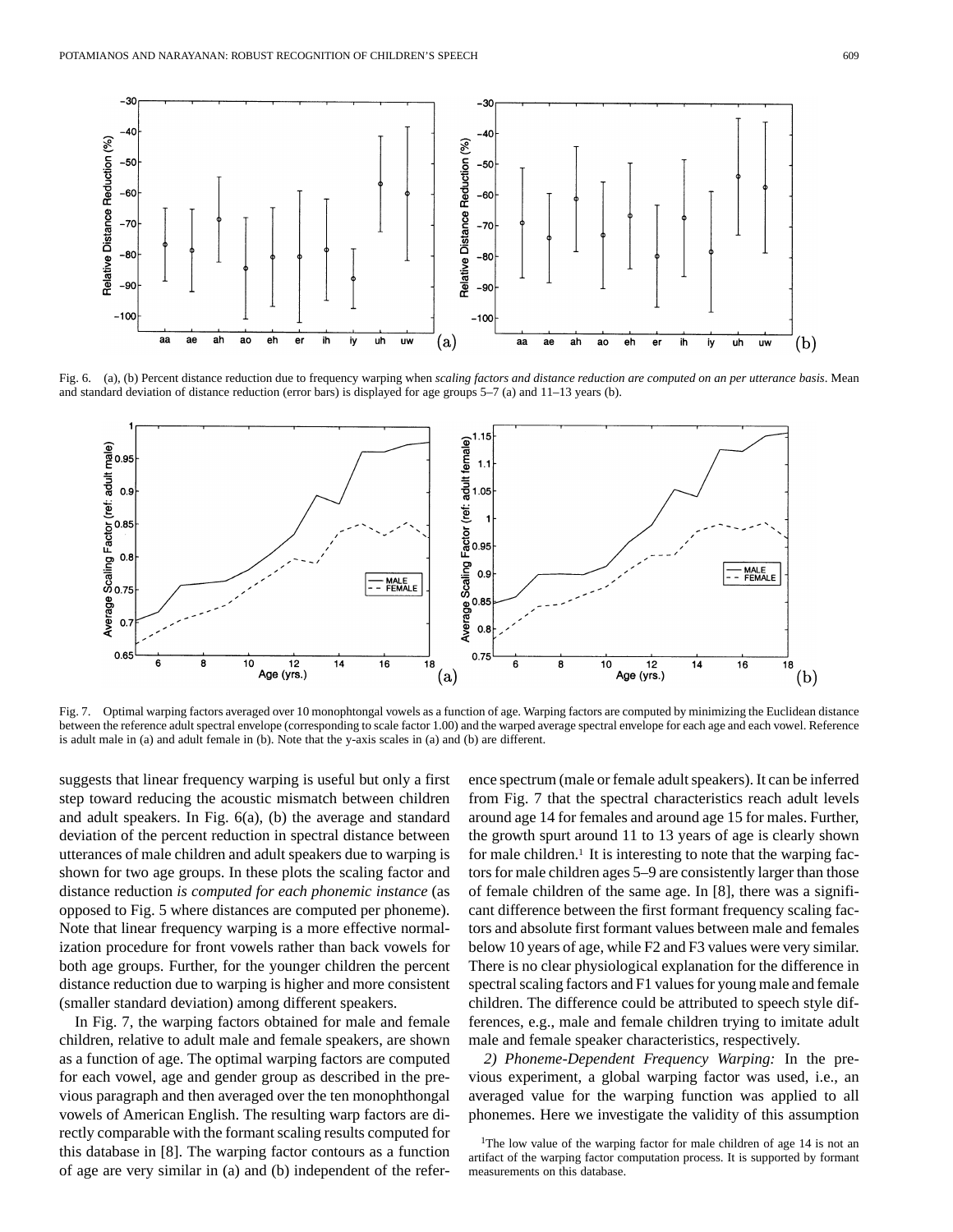

Fig. 8. (a) Optimal scaling factors for vowels, nasals, glides, and fricatives for male children ages 5–8 (o), 9–12 (x), 13–16(+) (reference male adult speakers). (b) Average Euclidean cepstrum distance between children male speakers ages 5–8 and adult male speakers before (o) and after (x) frequency warping.

by comparing warping factors and spectral distances before and after frequency warping for different phonemic groups. In Fig. 8(a), the optimal warping factors for male children of various age groups relative to adult male speakers are shown for vowels (monophthongs and diphthongs), nasals, glides and fricatives. The warping factors were computed as described in the previous sections and averaged over age groups 5–8, 9–12, and 13–16 years. The inter-vowel warp factor variability for each of the age groups is relatively small and is greatest for the 5–8 age group. Warping factors typically are smaller for diphthongs, glides and nasals than for vowels; the values for fricatives were the smallest amongst all the phonemic classes as expected. All phonemes displayed similar patterns in the variation of warping factors as a function of age. This suggests that that the same type of warping function can be used for all phonemes as a good first order approximation.

In Fig. 8(b), the average Euclidean cepstrum distance [see (1)] between male children ages 5–8 and adults, before and after frequency warping is computed for each phoneme. The simple linear frequency warping (by the amount in Fig. 8(a)) is shown to be very efficient in reducing acoustic mismatch between the young children and adult speakers for most phonemic classes. Note the relatively relative large distance reduction for vowels and glides, a small distance reduction for nasals, and practically no distance reduction for fricatives (with the exception of /sh/). In summary, the use of phoneme-dependent warping factors when applying frequency normalization can further reduce spectral mismatch between the original and target group of speakers than using a global value for the warping factor. In practice, such gains can be rather limited because of the great number of scaling factors that have to be estimated. Alternatively one can compute class-dependent warping factors using three or four broad phonemic classes as suggested by the patterns in Fig. 8(a).

## *B. Algorithms for Speaker Normalization*

In this section, speech recognition performance is improved by reducing the mismatch between the acoustic models and test utterances, and by reducing the inherent acoustic variability of the models. As indicated by the analysis in the previous section, frequency warping helps significantly to reduce spectral differences caused by age-dependent effects. The frequency warping approach to speaker normalization compensates mainly for inter-speaker vocal tract length variability by linear warping of the frequency axis by a factor  $\alpha$  ( $\alpha = 1$  corresponds to no warping). We adopt the approach proposed in [7] for warping an utterance according to a parametric transformation  $g_{\alpha}$ . in order to maximize the likelihood of the observation with respect to a model. Frequency warping is implemented in the mel-frequency filterbank front-end by linear scaling of the spacing and bandwidth of the filters. Scaling the front-end filterbank is equivalent to re-sampling the spectral envelope using a compressed or expanded frequency range. The speaker normalization algorithm works as follows. For each utterance,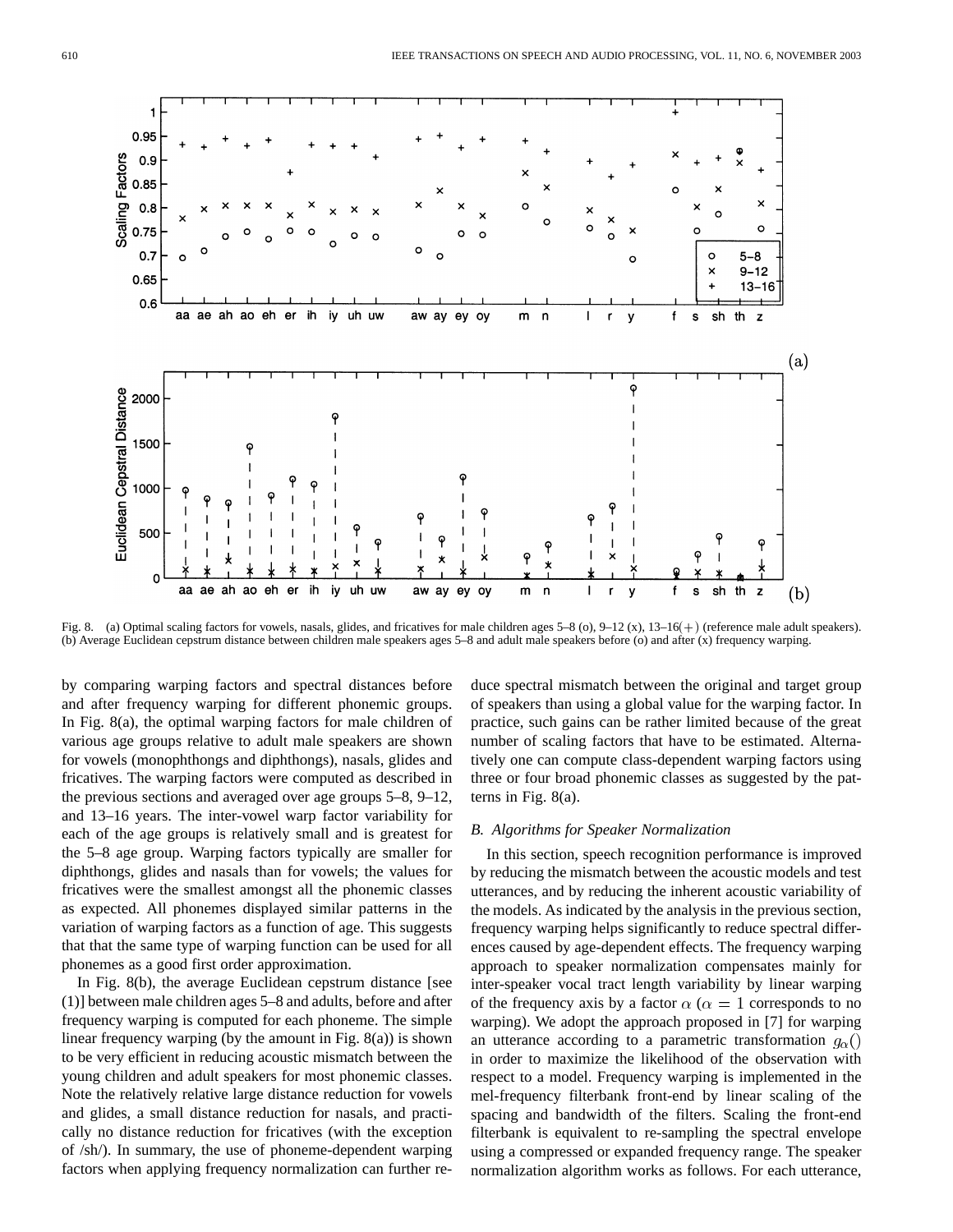the optimal warping factor  $\hat{\alpha}$  is selected from a discrete ensemble of possible values so that the likelihood of the warped utterance is maximized with respect to a given HMM and a given transcription. The values of the warping factors in the ensemble typically vary over a range corresponding to frequency compression or expansion of approximately ten percent. The size of the ensemble is typically ten to fifteen discrete values. Let  $X^{\alpha} = g_{\alpha}(X)$  denote the sequence of cepstrum observation vectors where each observation vector is warped by the function  $g_{\alpha}$ (), and the warping is assumed to be linear. If  $\lambda$  denotes the parameters of the HMM model, then the optimal warping factor is defined as

$$
\hat{\alpha} = \arg\max_{\alpha} P(X^{\alpha} | \alpha, \lambda, H)
$$
 (2)

where  $H$  is a decoded string obtained from an initial recognition pass. The frequency warped observation vector  $X^{\alpha}$  is used in a second recognition pass to obtain the final recognized string. Note that the procedure is computationally efficient since maximizing the likelihood in (2) involves only the probabilistic alignment of the warped observation vectors  $X^{\alpha}$  to a single string H.

*1) Combining Frequency Warping and Spectral Shaping for Speaker Normalization:* This section describes a simple method for implementing a parametric linear transformation on the HMM model in conjunction with a parametric frequency warping of the input utterance in a single statistical framework. The method can be interpreted as a means for expanding the ensemble of alternatives that are being evaluated during adaptation thus obtaining a better match between the input utterance and the model. Speech collected from children exhibits consistent spectral differences (other than formant scaling), when compared to adults, e.g., spectral tilt. Spectral shaping can be used to compensate for such spectral trends thus reducing the mismatch and the inherent variability in children acoustic models. Spectral shaping can be used in conjunction with frequency warping to achieve incremental reduction of mismatch and model variability.

There is a large class of maximum likelihood based model adaptation procedures that can be described as parametric transformations of the HMM model parameters. Let  $\lambda_{\gamma} = h_{\gamma}(\lambda)$  denote the model obtained by a parametric linear transformation  $h<sub>\gamma</sub>$ . The form of the transformation depends on a number of issues including both the nature of the sources of variability and the amount of data available for estimating the parameters of the transformation. However, the same maximum likelihood criterion can be used for estimating  $\gamma$  as was used for estimating  $\alpha$ 

$$
\hat{\gamma} = \arg\max_{\gamma} P(X \mid \gamma, \lambda_{\gamma}, H). \tag{3}
$$

Our goal is to combine the frequency warping and model adaptation methods in a maximum likelihood framework. The optimal parameters of the model transformation  $\hat{\gamma}$  and the frequency warping  $\hat{\alpha}$  can be simultaneously estimated so that

$$
\{\hat{\alpha}, \hat{\gamma}\} = \arg\max_{\{\alpha, \gamma\}} P(X^{\alpha} \mid \alpha, \gamma, \lambda_{\gamma}, H). \tag{4}
$$



Fig. 9. Single utterance based speaker adaptation where optimum transformation is applied on the observation sequence.

A computationally efficient implementation of the combined procedure can be used assuming a simple definition for the model transformation,  $h_{\gamma}$ ). Specifically, if the model transformation corresponds to a single fixed transformation applied to all HMM means, it can be applied to the observation sequence instead of the HMM.2 Similarly, instead of building "warp class" models, frequency warping can be applied directly on the observation sequence during testing. This simplifies both the computational load and the memory requirements of the speaker normalization and adaptation procedure. As before, we attempt to simultaneously optimize the transformation with respect to  $\alpha$  and  $\gamma$  by maximizing the likelihood  $P(h_{\gamma}(X^{\alpha}) | \alpha, \gamma, H, \lambda).$ 

The procedure is described in Fig. 9. For each warping index  $\alpha$  and each string candidate  $H_n$ , we solve for the  $\hat{\gamma}_{\alpha,H_n}$  which maximizes  $P(h_{\gamma}(X^{\alpha}) | \alpha, \gamma, H_n, \lambda)$ . Next, the warping index  $\hat{\alpha}$  is selected so that  $P(h_{\hat{\gamma}}(X^{\alpha}) | \alpha, \hat{\gamma}, H_n, \lambda)$  is maximized. Finally, the transformed observation vector  $h_{\hat{\gamma}}(X^{\hat{\alpha}})$  is used in a second recognition pass to obtain the final recognized string.

*2) Combining Frequency Warping, Spectral Shaping and Model Selection:* We propose to extend the method outlined in (4) to include model selection. Transformation-based speaker normalization applied to both training and testing of acoustic models can only partially address the mismatch and variability issues. Condition-dependent training or maximum a posteriori adaptation can further help reduce variability and mismatch. For children speech, a family of acoustic models obtained from speakers of different age groups are used in parallel during decoding. If  $\lambda^n, n = 1, \dots, N$  is a family of acoustic models the maximum likelihood criterion can be used to select the appropriate model in conjunction with optimize the parameters of the speaker normalization and model adaptation algorithms as follows:

$$
\{\hat{\alpha}, \hat{\gamma}, \hat{n}\} = \arg \max_{\{\alpha, \gamma, n\}} P\left(X^{\alpha} \mid \alpha, \gamma, \lambda_{\gamma}^{n}, H\right). \tag{5}
$$

By combining speaker normalization with parallel model selection further performance improvement can be obtained.

2The inverse transformation has to be applied to the observations. For simplicity we use the same notation for transformations applied to either the observations or to the HMMs.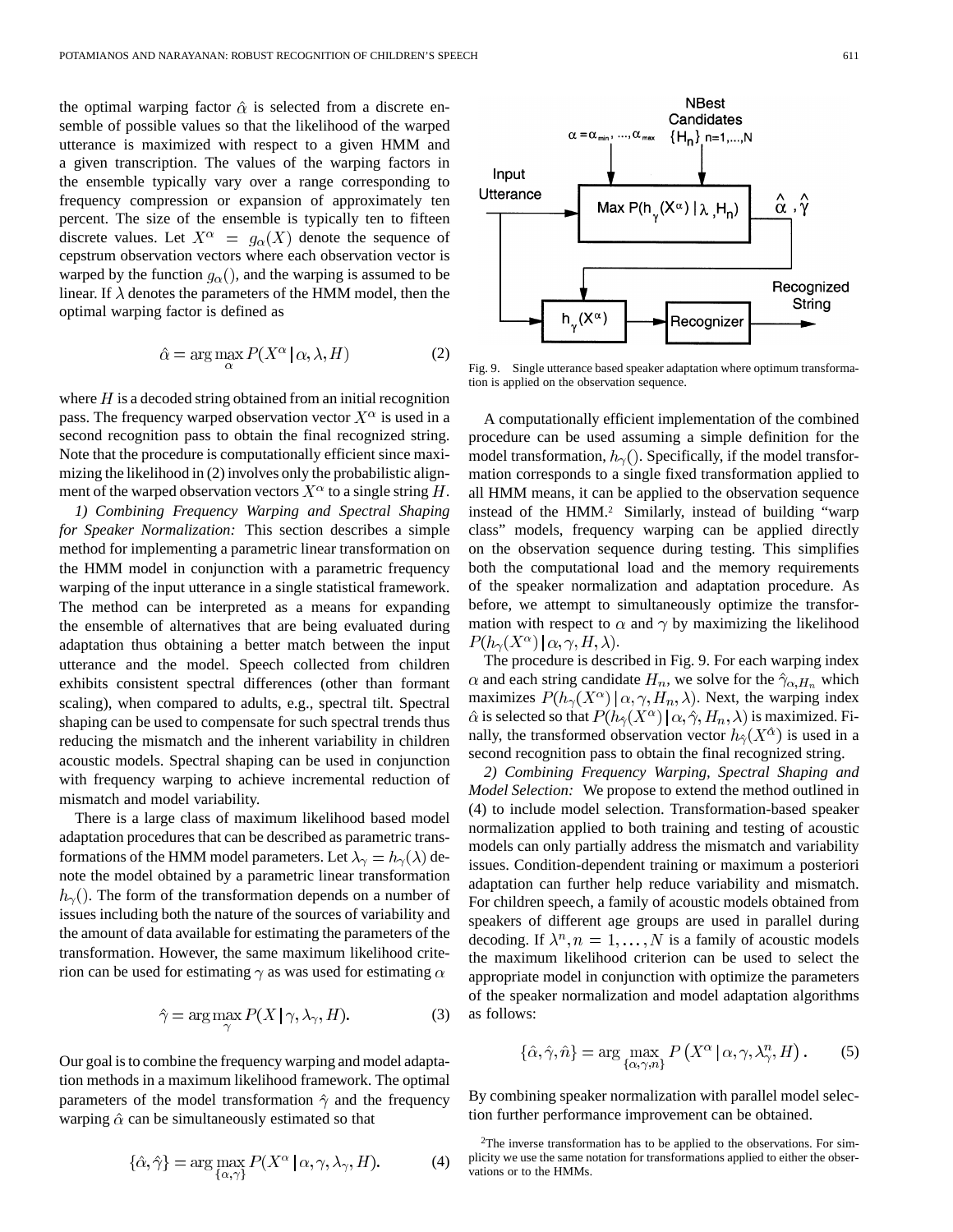

Fig. 10. Word accuracy (%) versus speaker's age using HMMs trained from children or adult speakers before and after speaker normalization algorithms were applied. Test databases: (a) connected digits (DgtIII) and (b) command and control phrases (Comm). Results with adult HMMs without normalization (dotted), with normalization (dashed), child HMMs without normalization (dot-dashed) and with normalization (solid).

In the next section, we present ASR experiment results in the context of speaker normalization and adaptation parameters estimated from single utterances. In our case,  $h_{\gamma}$  is a simple linear bias applied to the means of the model distributions or the observation sequence [14], and  $\lambda^n$ ,  $n = 1, ..., N$  is a family of age-group dependent acoustic models.

## V. ASR EXPERIMENTS

Speaker normalization experiments, where adaptation parameters for both frequency warping and model transformation were estimated from single utterances, included both connected digit and command and control tasks (databases in Table I). The specific form of the transformation used in the speaker normalization experiments was linear frequency warping followed by a single linear bias applied to the warped observation sequence

$$
h_{\gamma}(X^{\alpha}(t)) = X^{\alpha}(t) - \gamma \tag{6}
$$

where  $X^{\alpha}(t)$  is the cepstrum observation vector at time t warped by  $g_{\alpha}$ (). To estimate the optimum  $\gamma$  it was assumed that only the highest scoring Gaussian in the mixture contributes to the likelihood computation thus simplifying the estimate

$$
\hat{\gamma} = \left(\sum_{t} \frac{X^{\alpha}(t) - \mu_{j(t)}}{\sigma_{j(t)}}\right) / \left(\sum_{t} \frac{1}{\sigma_{j(t)}}\right) \tag{7}
$$

where  $\mu_{j(t)}, \sigma_{j(t)}$  are the mean and variance of the most active Gaussian  $j$  in the mixture at time instant  $t$ .

The first experiment focussed on investigating age-dependent effects of the speaker normalization schemes. Various model conditions were considered—HMMs trained using utterances from adults and children with and without frequency warping and spectral shaping—during recognition. Results were obtained for the connected digits and command/control tasks and are shown in Fig. 10(a) and (b), respectively.

TABLE II AVERAGE DIGIT ERROR RATE FOR CHILDREN SPEAKERS BEFORE AND AFTER SPEAKER NORMALIZATION

| Model            | Baseline % | Norm. % | Improv.\% |
|------------------|------------|---------|-----------|
| Adult HMM        | 15.9       | 8.7     | $+45$     |
| Children HMM     | 6.7        | 4.9     | $+25$     |
| Adult+Child. HMM | 7.6        | 5.6     | $+25$     |

## *A. Connected Digit Recognition Task*

Separate sets of acoustic models were trained using data from adults (DgtI corpus, labeled "Adult. HMM") and children (DgtII corpus, "Child. HMM"). A mixture of six Gaussians was used to model each of the three states of the context-dependent digit units. In Fig. 10(a), digit accuracy is shown for the test corpus DgtIII before and after combined frequency warping and model transformation for HMMs trained from both adult and children speech. The allowed range of frequency warping was from  $-20\%$  to  $+12\%$ ; a total of 17 warping factors were examined during frequency warping. The relative error rate reduction due to speaker normalization was found to be up to 50%, and was greatest for young speakers under 12 years of age tested using models trained from adult speakers [dotted versus dashed lines in Fig. 10(a)]. After speaker normalization the recognition accuracy for children over nine years of age is comparable to that of adults.

A summary of the average results for all ages is given in Table II. It also includes the performance results for HMMs trained using roughly equal amounts data from the adult and children corpora DgtI and DgtII (labeled "Adult+Child. HMM"). Overall, digit error rate reduction is about 25–45% after speaker normalization procedures depending on the model condition. Note that on average only 3.5 digits were used to estimate the parameters of the frequency warping and the linear transformation.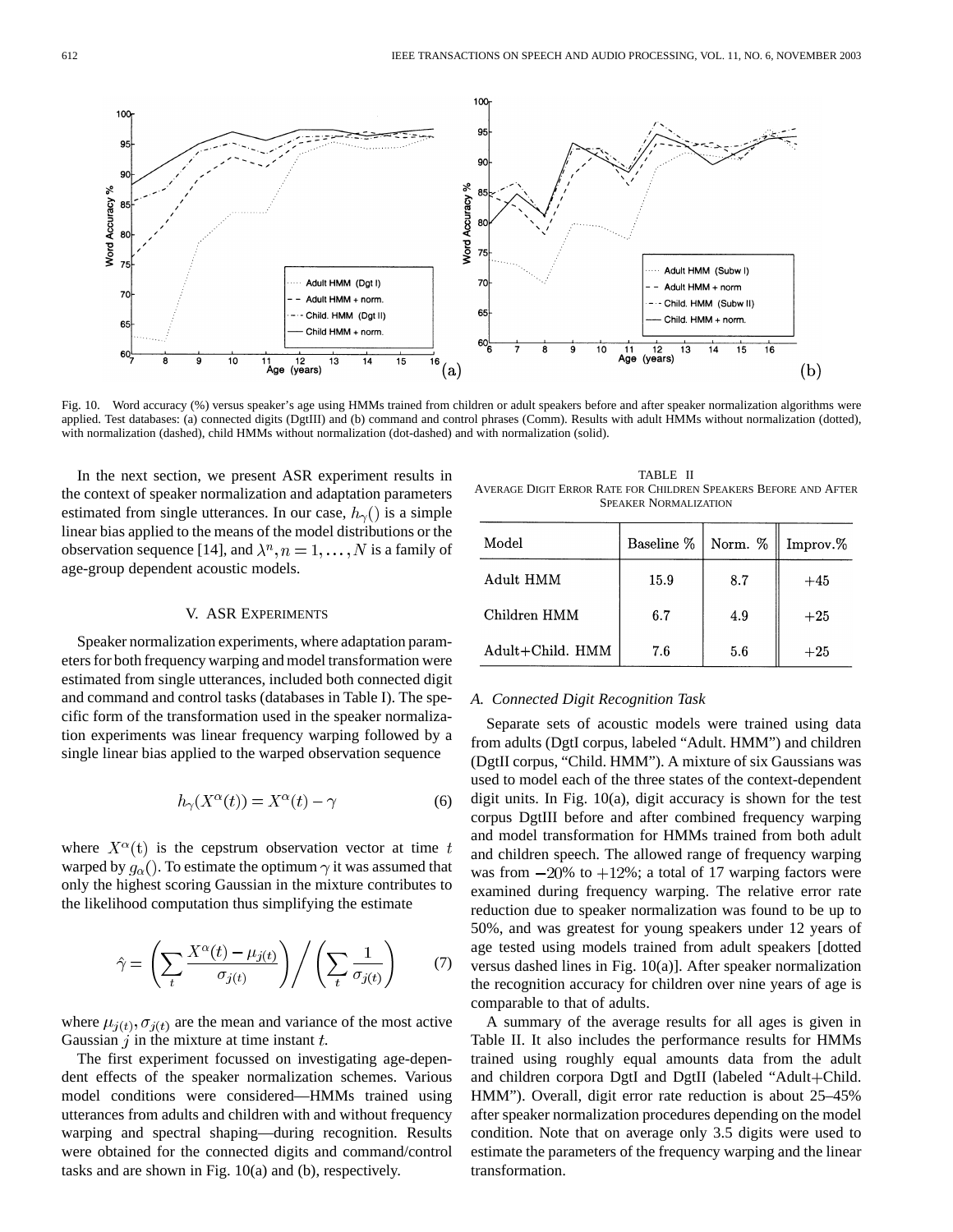

Fig. 11. Effects of speaker normalization on word accuracy as a function of age for digit recognition using using acoustic models trained from adults and children: baseline (dotted), adaptation with transformation of model means (dot-dashed), linear frequency warping (dashed), combined frequency warping and model adaptation (solid).

Next, the effect of using age-dependent models was investigated. Due to data sparseness, age-dependent models were trained from corpus DgtII for only two speaker groups: ages 10–12 and 13–17 years. The maximum likelihood criterion [(5)] was used to select between the two models. After speaker normalization an additional 10% reduction in word error rate was achieved using age-dependent models. This indicates that further improvement in recognition performance might be possible by imposing such additional constraints on the ASR acoustic space.

#### *B. Command Phrase Recognition Task*

Again, two sets of context-independent phone models were trained using data obtained from the corpus SubwI ("Adult") and SubwII ("Child.") summarized in Table I. A mixture of 16 Gaussians were used to model each state of the the 40 context-independent (subword) English phone units. In addition, a garbage model (represented by 5 states, 16 Gaussian mixtures/state) and a silence model (single state, 32 Gaussians/state) were included. Fig. 10(b) shows word recognition accuracy as a function of age for for test data obtained from the CommI and CommII corpora. CommI and CommII consist of 60 possible short phrases (85 words). Recognition was performed using a finite state grammar comprising the relevant phrases. The baseline recognition performance for the "Adult HMM" (dotted line) decreases rapidly for speakers younger than twelve due to the increasing acoustic mismatch between the training and testing speaker populations. Similarly, recognition performance for the "Child. HMM" (dashed-dotted line) trails off for speaker ages 6–8 due to acoustic mismatch (no children younger than ten in training corpus SubwII) and increased acoustic variability for the 6–8 age group. The overall effects of speaker normalization are similar to those seen for the connected digit task.

## *C. Effects of Speaker Normalization on ASR Performance*

Next the role of frequency warping and model transformation were investigated both when used independently and when combined. Since the results for connected digit and subword recognition tasks showed similar trends we focus on the former for the experiment considered here. Context-dependent ("headbody-tail") digit models were trained from equal amounts of data drawn from both adult and children speakers. A mixture of six Gaussians were used to model each state. The models were trained discriminatively using the generalized gradient descent algorithm (five iterations over the training data).

Fig. 11 shows the age-dependent effects of frequency warping and adaptation of model means. To observe overall trends due to warping and adaptation, results were also averaged across the age groups and summarized in Table III. The second row of the table, "Warp," refers to the warping algorithm of Section IV-B. The amount of linear frequency scaling ranged from  $-20\%$  compression to  $+12\%$  expansion with a total of 17 warping factors were allowed in this range. The third row of the table, "Bias," displays the recognition rate when a single linear bias is estimated for the whole utterance without the use of warping. The optimal bias vector  $\hat{\gamma}$ maximizes  $P(h_{\gamma}(X) | \gamma, \lambda, H)$ , where H is the corresponding transcription obtained from a preliminary decoding pass. The fourth row of Table III, labeled "Warp+Bias", refers to combining frequency warping and bias estimation as in (4). Note that a separate bias vector  $\hat{\gamma}_{\alpha}$  was computed and subtracted from each warped observation sequence  $X^{\alpha}$  before the optimal warping index  $\hat{\alpha}$  was selected.

Consider the age-dependent effects shown in Fig. 11. Overall, both warping and model adaptation contribute to improved performance across all age groups; their combined use provides the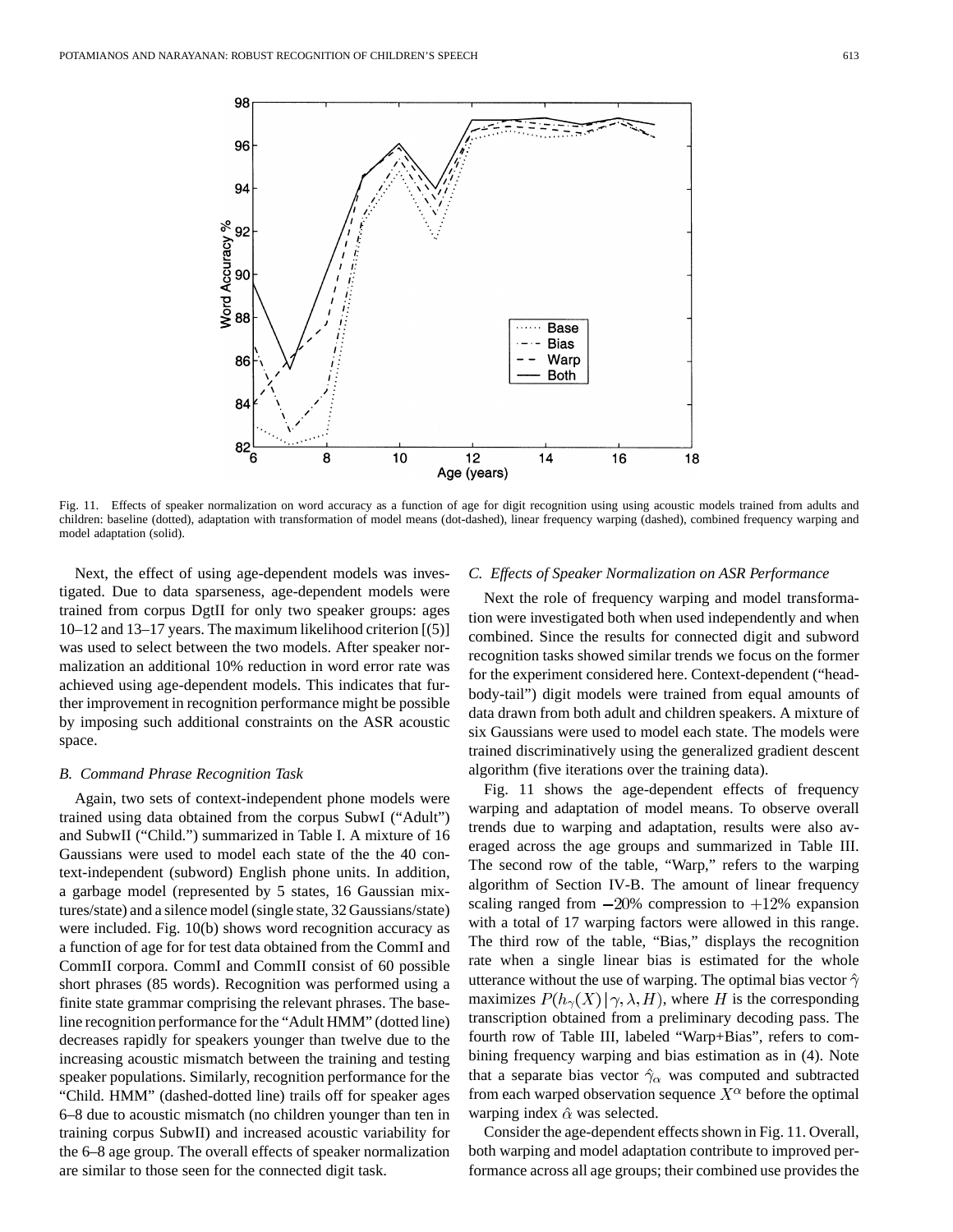TABLE III SPEAKER NORMALIZATION EXPERIMENTS: INDIVIDUAL AND COMBINED EFFECTS OF LINEAR FREQUENCY WARPING ("WARP") AND MODEL ADAPTATION ("BIAS") ON DIGIT ERROR RATES. BASELINE HMMs WERE TRAINED FROM EQUAL AMOUNTS OF DATA FROM ADULT AND CHILDREN SPEAKERS

| Algorithm   | Male      |                 | Female    |              | Both      |              |
|-------------|-----------|-----------------|-----------|--------------|-----------|--------------|
|             | $Error\%$ | $Improvement\%$ | $Error\%$ | Improvement% | $Error\%$ | Improvement% |
| Baseline    | 6.55      |                 | 9.33      |              | 7.84      |              |
| <b>Bias</b> | 5.61      | $+14.3$         | 8.77      | $+5.9$       | 6.95      | $+11.3$      |
| Warp        | 6.07      | $+7.4$          | 7.23      | $+22.5$      | 6.39      | $+18.5$      |
| Warp+Bias   | 5.23      | ٠<br>$+21.7$    | 6.69      | $+28.3$      | 5.59      | $+28.7$      |

best performance. This is in agreement with our claim in Section IV-B that the combined optimization of both model transformation and frequency warping is important for obtaining a better match between the utterance and the model. Note that the reduction in error rate obtained by combining the warping and spectral shaping algorithms is approximately equal to the sum of the reduction in error rates when applying each of the adaptation procedures separately. Further, it is interesting to observe that the effect of frequency warping is more dominant for the younger age group (younger than 12 years) while model adaptation becomes dominant for the older group. Although the models were based on children speech, these results indicate the significance of variability within this group introduced by developmental changes (Section II).

On average, across age-groups, warping provides about 18.5% improvement and model adaptation, about 11.3% improvement (Table III). When combined, these methods provide about 28.7% improvement for this model condition. Frequency warping plays a greater role toward reducing mismatch, and hence error rates, for females than for males (7.4% versus 22.5%). This is not surprising since the spectral parameter variability with age in female children was found to be larger compared to males (Section II). Model adaptation, on the other hand, appears to have a bigger effect on males (especially for younger children).

Next, let us consider the optimal warping factors estimated by the maximum likelihood approach. In Fig. 12, the average (across all digits strings) optimal warping factors  $\hat{\alpha}$ , as computed from the speaker normalization algorithm, are shown per speaker's age and gender for the adult HMMs. Note that  $\alpha = 1$ corresponds to no warping (data matched with the adult model), while  $\alpha = 0.8$  corresponds to 20% compression of the frequency scale. The elevated slope of the average warping factor curve for young male speakers corresponds to the rapid vocal tract growth during puberty. The plot can be compared with the warping factors computed via speech analysis in Fig. 7. Note, however, that the acoustic model used as a reference in Fig. 12 is trained from both adult male and female speech, while in Fig. 7(a) the warping factor is computed relative to adult male speech only [relative to adult female speech in Fig. 7(b)]. Despite the difference in the reference model and in the algorithm



Fig. 12. Average warping factors per age and gender for the connected digit recognition task computed via maximum likelihood frequency warping using an adult speech HMM.

used for computing the optimal warping factor, the results in Fig. 12 are consistent with the acoustic analysis results discussed in Section II and Section IV-A.

## *D. Bi-Parametric Frequency Warping*

Finally, we explore the usefulness of alternative frequency warping strategies compared to the simple linear frequency warping. As discussed in [8], the assumption that all formants scale linearly with the vocal tract length is correct only to the first order. For example, it was shown in Fig. 11 that different formant frequencies (F1, F2, F3) get scaled by different amounts, especially in the case of female speakers.

To account for different scaling factors for F1, F2, and F3 a simple bi-parametric frequency warping algorithm is proposed. The two warping function parameters are the low frequency  $\alpha_L$ and high frequency  $\alpha_H$  scaling factors. The warped frequency  $f_w$  is computed as

$$
f_w = [(1 - f/f_{\text{max}})\alpha_L + (f/f_{\text{max}})\alpha_H]f \tag{8}
$$

where  $f_{\text{max}}$  is the speech signal bandwidth.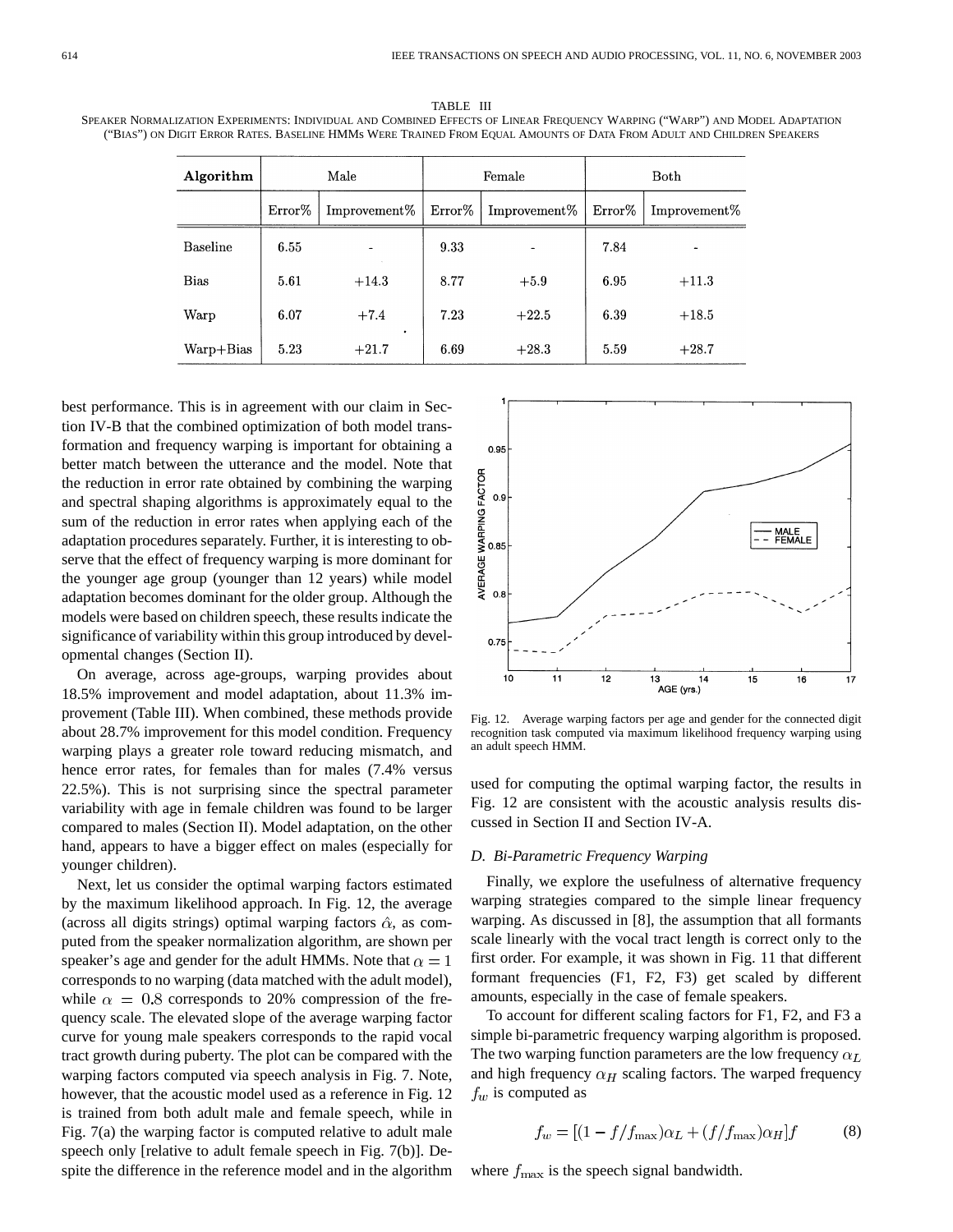A piece-wise linear warping function is used, where different amount of warping is applied to each of two frequency bands. The values of  $\alpha_L$  and  $\alpha_H$  are determined by exhaustively searching over a grid of possible scale factor values so that the likelihood [see (4)] is maximized. A single utterance was used to estimate the scaling factors. The speaker normalization function was tested on the DgtIII corpus [Fig. 10(a)] using a set of 40 possible ( $\alpha_L, \alpha_H$ ) combinations, ranging from  $-20\%$ to +12% under the beam constraint  $|\alpha_L - \alpha_H| \leq 0.06$ . An *additional* 3–5% reduction in error rate (mostly for female speakers) was achieved when using the bi-parametric versus linear frequency warping function. The average low and high frequency scaling factors computed from the speaker normalization algorithm display similar trends to the formant scaling factors for F1 and F2, F3 computed in [8]. On average, it was found that  $|\alpha_L - 1| > |\alpha_H - 1|$ , i.e., the low frequency band (corresponding roughly to F1) gets expanded or compressed more that the high frequency band (F2, F3), especially for female speakers.

## VI. SUMMARY

Children's speech is different from adult's speech in terms of both magnitude and variability of acoustic and linguistic correlates. As a result, the acoustic space of children's speech is much larger and is characterized by highly overlapping phonemic classes. Developmental changes, especially vocal tract growth, contribute to variability in spectral and temporal parameters of the speech signal of children. These factors pose challenges to automatic speech recognition. Simple speaker normalization procedures were shown to reduce the acoustic variability and mismatch, both within and between the children and the adult acoustic spaces.

With the combined use of linear frequency warping, model adaptation, and age-dependent acoustic modeling, it was shown that recognition performance could be improved by up to 55% for children speakers, using just a single utterance for estimating normalization parameters. The usefulness of bi-parametric warping function was investigated as an alternative to linear frequency warping and was shown to provide some additional improvements in ASR performance. Furthermore, the use of phoneme-dependent scaling factors was shown to further reduce spectral mismatch between the original and target group of speakers over using a global scaling factor. In practice, however, these gains can be rather limited because of the great number of scaling factors that have to be estimated. A promising alternative is to compute class-dependent scaling factors using three or four broad phonemic classes.

The frequency warping algorithm described in this paper, although simple, still requires two recognition passes. There is a need for developing rapid normalization and adaptation procedures to enable widespread adoption of these techniques in live voice-enabled systems for children. Further work is also needed to investigate nonlinear warping and phonemic-class dependent frequency warping algorithms. The results of this paper nevertheless demonstrate that speech recognition for children

speakers is viable and good ASR performance can be obtained even under mismatched conditions.

#### ACKNOWLEDGMENT

The authors are grateful to Dr. R. Rose at AT&T Labs— Research and Dr. S. Lee at the University of Southern California, for discussions and help related to this work. Most of this work was done when the authors were with AT&T Labs— Research.

### **REFERENCES**

- [1] D. C. Burnett and M. Fanty, "Rapid unsupervised adaptation to children's speech on a connected-digit task," in *Proc. ICSLP*, Oct. 1996.
- [2] S. Das, D. Nix, and M. Picheny, "Improvements in children's speech recognition performance," in *Proc. ICASSP*, 1998, pp. 433–436.
- [3] S. Eguchi and I. J. Hirsh, "Development of speech sounds in children," *Acta. Otolaryng.*, vol. 257, pp. 1–51, 1969. Suppl.
- [4] U. G. Goldstein, "An Articulatory Model for the Vocal Tracts of Growing Children," Ph.D. dissertation, Mass. Inst. Technol., Cambridge, 1980.
- [5] J. Hillenbrand, L. Getty, M. Clark, and K. Wheeler, "Acoustic characteristics of american english vowels," *J. Acoust. Soc. Amer.*, pp. 3099–3111, 1995.
- [6] R. D. Kent, "Anatomical and neuromuscular maturation of the speech mechanism: Evidence from acoustic studies," *JSHR*, vol. 19, pp. 421–447, 1976.
- [7] L. Lee and R. C. Rose, "Speaker normalization using efficient frequency warping procedures," in *Proc. ICASSP*, May 1996, pp. 353–356.
- [8] S. Lee, A. Potamianos, and S. Narayanan, "Acoustics of children's speech: Developmental changes of temporal and spectral parameters," *J. Acoust. Soc. Amer.*, vol. 105, pp. 1455–1468, Mar. 1999.
- [9] J. D. Miller, S. Lee, R. M. Uchanski, A. F. Heidbreder, B. B. Richman, and J. Tadlock, "Creation of two children's speech databases," in *Proc. ICASSP*, 1996, pp. 849–852.
- [10] J. Mostow, A. G. Hauptmann, and S. F. Roth, "Demonstration of a reading coach that listens," in *Proc. ACM Symp. User Interface Software and Technology*, 1995, pp. 77–78.
- [11] S. Narayanan and A. Potamianos, "Creating conversational interfaces for children," *IEEE Trans. Speech Audio Processing*, vol. 10, pp. 65–78, Feb. 2002.
- [12] S. Palethorpe, R. Wales, J. Clark, and T. Senserrick, "Vowel classification in children," *J. Acoust. Soc. Amer.*, vol. 100, pp. 3843–3851, Dec. 1996.
- [13] G. E. Peterson and H. L. Barney, "Control methods used in a study of the vowels," *J. Acoust. Soc. Amer.*, vol. 24, pp. 175–184, 1952.
- [14] A. Potamianos and R. C. Rose, "On combining frequency warping and spectral shaping in HMM-based speech recognition," in *Proc. ICASSP*, Apr. 1997.
- [15] A. Potamianos, S. Narayanan, and S. Lee, "Automatic speech recognition for children," in *Proc. Eurospeech*, vol. 5, Rhodes, Greece, Sept. 1997, pp. 2371–2374.
- [16] M. Russell, B. Brown, A. Skilling, R. Series, J. Wallace, B. Bonham, and P. Barker, "Applications of automatic speech recognition to speech and language development in young children," in *Proc. ICSLP*, Philadelphia, PA, Oct. 1996.
- [17] B. L. Smith, "Relationships between duration and temporal variability in children's speech," *J. Acoust. Soc. Amer.*, vol. 91, pp. 2165–2174, 1992.
- [18] E. F. Strommen and F. S. Frome, "Talking back to big bird: Preschool users and a simple speech recognition system," *Educ. Technol. Res. Develop.*, vol. 41, pp. 5–16, 1993.
- [19] J. G. Wilpon and C. N. Jacobsen, "A study of automatic speech recognition for children and the elderly," in *Proc. ICASSP*, May 1996, pp. 349–352.
- [20] V. Zue, S. Seneff, J. Glass, J. Polifroni, C. Pao, T. Hazen, and L. Hetherington, "Jupiter: A telephone-based conversational interface for weather information," *IEEE Trans. Speech Audio Processing*, vol. 8, pp. 85–96, Jan. 2000.